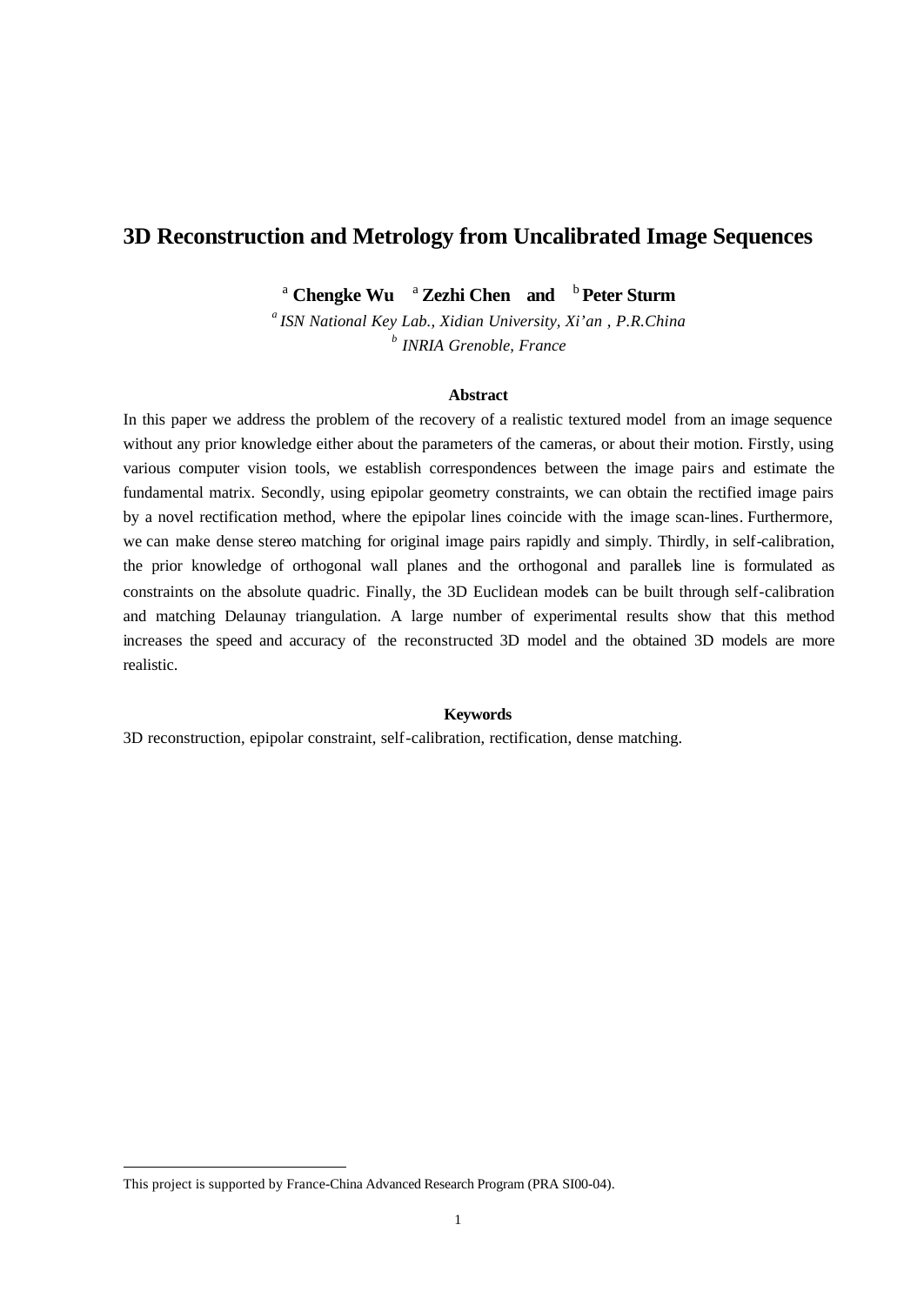#### **Introduction**

The goal of this work is to obtain 3D Euclidean reconstruction model from an uncalibrated sequence of images. There exist several different methods to make Euclidean reconstruction, which is to reconstruct the object up to an Euclidean transformation.<sup>1-4</sup> However, in reconstruction without any knowledge about the scene, the scale ambiguity is always present, because it is impossible to distinguish between a large object far away from and a small object close to the camera, which means that it is only possible to reconstruct the object up to a similarity transformation that is an Euclidean transformation plus a uniform change of scale. In this paper the term Euclidean reconstruction means reconstruction up to a similarity transformation.

In the last few years the interest in 3D models has  $d$ ramatically increased.<sup>1-13</sup> More and more applications concern the use of computer-generated models, such as synthesis, simulation, virtual and augmented reality, computer graphics, etc. Although more tools are at hand to ease the generation of models, it is still a time consuming and expensive process. The photogrammetry approach focuses mostly on accuracy problems, and the derived techniques produce three-dimensional models of high accuracy.<sup>14</sup> However, they generally require heavy human interaction. In computer vision, people have produced a number of automatic techniques for computing structure from stereo motion. The three-dimensional models are produced much more easily, but they are less accurate. Traditional solutions include the use of stereo rigs, laser range scanners and other 3D digitizing devices, which are often very expensive, require careful handling and complex calibration procedures and are designed for a restricted depth range only.

In this paper, a state-of-the-art method for the 3D-reconstruction of textured models is proposed, which avoids most of the problems mentioned above. The scene, which has to be modeled, is recorded from different viewpoints by a camera. The relative position and orientation of the camera and its calibration parameters are unknown and its intrinsic parameters

are also unknown and may vary.

# **Feature Matching and Epipolar Geometry Constraint**

In order to reconstruct a 3D model, the first problem is the correspondence problem. Given a feature in an image, what is the corresponding feature (i.e., the projection of the same 3D feature) in the other image? This is an ill-posed problem and therefore it is often very hard to solve. When some assumptions are satisfied, it is possible to automatically match points or other features between images. One of the most useful assumptions is that the images are not too greatly different from each other. In this case the coordinates of the features and the intensity distribution around the features are similar in both images, which allows to restrict the search range and to match features through intensity cross-correlation. The extraction of the point should be as independent of the camera pose and illumination changes as possible and the neighborhood of the selected points should contain as much information as possible to allow matching. An interest point detector (KLT) is used to select a certain number of matching points,<sup>15</sup> which should be well located and indicate salient features that stay visible in consecutive images.

Suppose two images are acquired from a 3D scene, with two cameras (or a single camera moving) related by a rotation **R** and non-zero translation **t**. From the epipolar geometry constraint we have

$$
\mathbf{m'}^{T}\mathbf{F}_{12}\mathbf{m} = 0, \qquad (1)
$$

$$
\mathbf{F}_{12}\mathbf{e} = \mathbf{F}_{12}^T \mathbf{e}' = 0, \qquad (2)
$$

where **m** and **m**<sup>'</sup> are the perspective projection points of a 3-D point **M**, with their homogeneous coordinates being  $(x, y, 1)^T$  and  $(x', y', 1)^T$ , respectively, and **e** and **e**' are the epipoles of image  $I_L$  and image  $I_R$ , respectively. The fundamental matrix  $\mathbf{F}_{12}$  is a 3×3 matrix which maps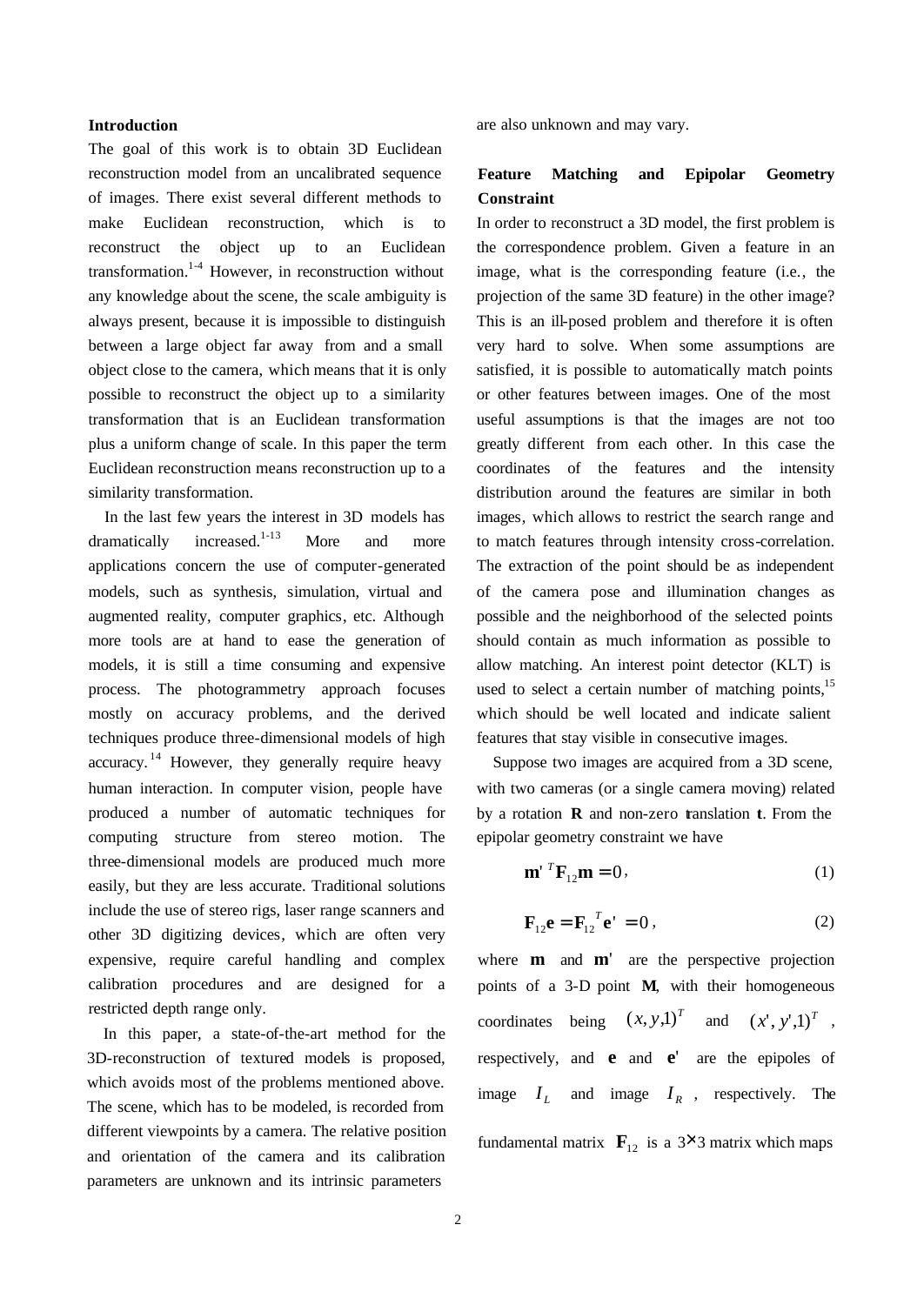a point  $\mathbf{m}'$  in the image  $I_R$  to its corresponding epipolar line  $\mathbf{F}_{12}$ **m** in the image  $I_L$ . The fundamental matrix is defined up to a scale factor. Every point in a plane that passes through both centers of projection will be projected in each image onto the

intersection of this plane with the corresponding image plane. Therefore these two intersection lines are said to be in epipolar correspondence. The fundamental matrix (*F-matrix*) can easily be robustly recovered.16-20 The RANSAC result is shown in Figure 1.





#### **Computing the Camera Projection Matrix**

The projection of a scene onto an image can be modeled by the following Equation:

$$
Im = PM , \t(3)
$$

where  $\mathbf{m} = \begin{bmatrix} x & y & 1 \end{bmatrix}^T$  is an image point and

 $\mathbf{M} = \begin{bmatrix} X & Y & Z & 1 \end{bmatrix}^T$  is a scene point. **P** is the  $3\times4$  camera projection matrix and *l* is a scale factor. The camera projection matrix is factorized as follows:

$$
\mathbf{P} = \mathbf{K} \left[ \mathbf{R}^T \middle| - \mathbf{R}^T \mathbf{t} \right] \text{ with } \mathbf{K} = \begin{bmatrix} f_x & s & u \\ & f_y & v \\ & & 1 \end{bmatrix}, \quad (4)
$$

where  $(R, t)$  denotes a rigid transformation, while the upper triangular calibration matrix **K** includes the intrinsic parameters of the camera (i.e.,  $f_x$  and  $f_y$ represent the focal length divided by the pixel width and height respectively, *(u, v)* represents the principal point and *s* is a factor which is zero in the absence of skew).

Once the epipolar geometry has been retrieved, one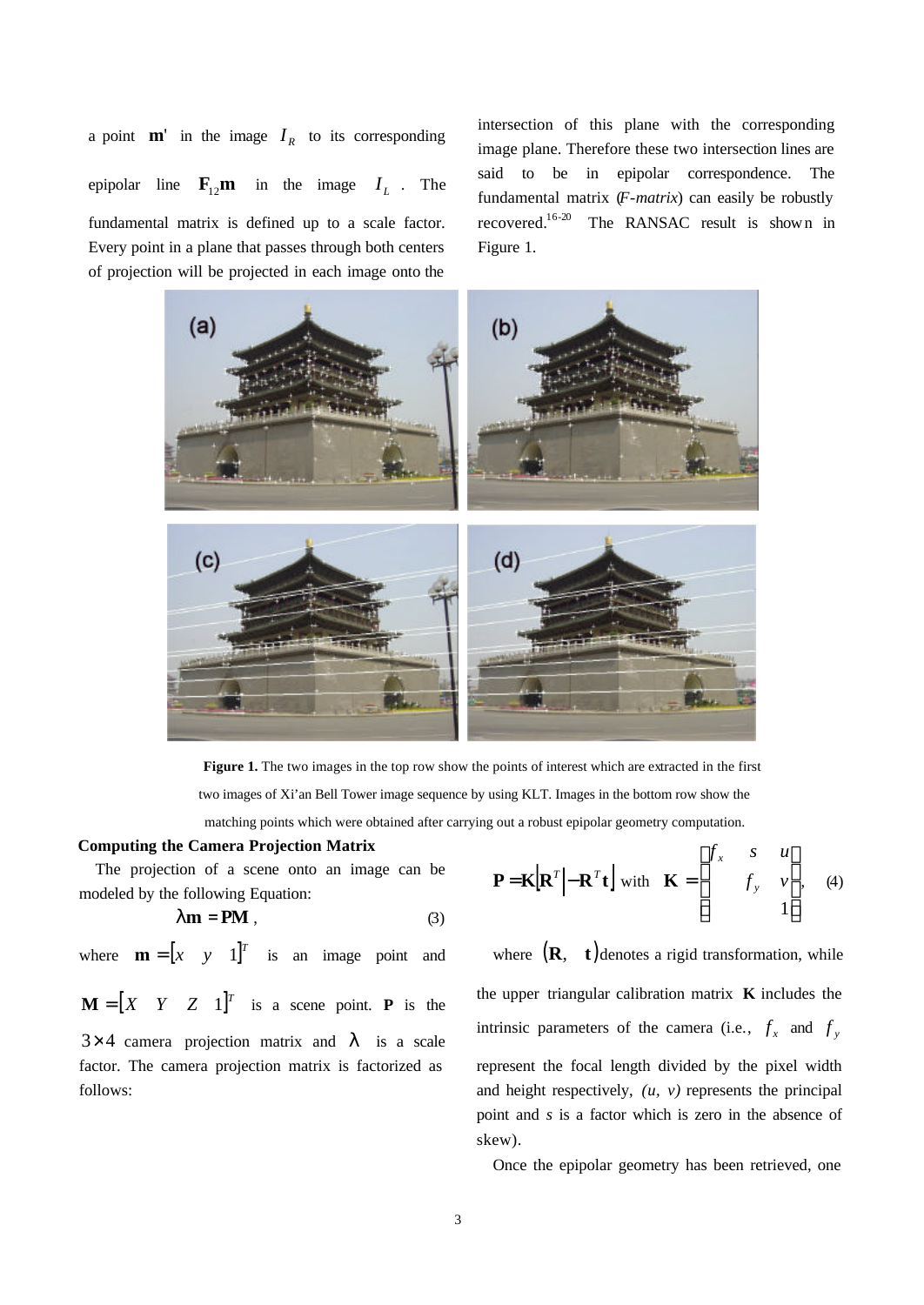can start looking for more matches to refine the fundamental matrix. In this case the search region is restricted to a few pixels around the epipolar lines. Furthermore, one can start projective reconstruction.

The first two images of the sequence are used to determine a reference frame. The world frame is aligned with the first camera. The second camera is chosen so that the epipolar geometry corresponds to the

retrieved  $\mathbf{F}_{12}$ ,

$$
P_1 = [I_{3\times 3} | 0_3], \tag{5}
$$

$$
P_2 = [[e_{12}]_{\times} F_{12}]e_{12}], \tag{6}
$$

where  $\begin{bmatrix} \mathbf{e}_{12} \end{bmatrix}_{\times}$  indicates the vector product with  $\mathbf{e}_{12}$ and  $\mathbf{e}_{12}$  is the epipole on the second image plane.

Then projective reconstruction **X** can be obtained from

$$
\begin{pmatrix} \mathbf{x} & \mathbf{0} & \mathbf{P}_1 \\ \mathbf{0} & \mathbf{x}^{\prime} & \mathbf{P}_2 \end{pmatrix} \begin{pmatrix} \mathbf{l}_1 \\ \mathbf{l}_2 \\ \mathbf{X} \end{pmatrix} = 0, \qquad (7)
$$

where  $I_1$  and  $I_2$  are scale factors. Or using the optimal method described by Hartley and Sturm $^{[7]}$ . Once the first two camera projection matrices are determined, they can be used as the reference frames for determining other projection matrices. For a pair of correspondences in the first two images **x** and **x**' , their correspondence in the third image can be predicted by using fundamental matrix or trifocal tensor. Every new corresponding point **x**'' in the third image will give two constrains on the third projection matrix. At least six points in general positions are needed to solve the third projection matrix. Since the reference frames are the first two images, there may be accumulated errors in the projective matrices of later frames in the image sequence. An optimal algorithm is used to refine the solutions in a least square sense for reprojection errors for all frames, which is the well-known bundle adjustment method.

Since the factorization of the camera projection matrices in Eq. 4 yields the physical parameters of the camera, a necessary condition for a Euclidean reconstruction is therefore that constraints which exist on the intrinsic camera parameters are verified through this factorization. For the actual computations the absolute quadric  $\mathbf{Q}_{\infty}$  is used.

In three-dimensional space, there is a special entity known as the absolute quadric  $Q_{\infty}$ , which is a dual quadric.

$$
\mathbf{Q}_{\infty} \sim \begin{pmatrix} \mathbf{I} & \mathbf{0} \\ \mathbf{0} & 0 \end{pmatrix} . \tag{8}
$$

The Equation of a dual quadric is satisfied by all tangent planes of the corresponding point quadric. A tangent plane  $\boldsymbol{p}$  of the dual quadric satisfies

$$
{}^{T}\mathbf{Q}_{\infty} = 0. \tag{9}
$$

Consider a Euclidean transformation **T***<sup>e</sup>* being applied

to the absolute quadric  $\mathbf{Q}_{\infty}$  as follows:

$$
\mathbf{Q}'_{\infty} \sim \mathbf{T}_e \mathbf{Q}_{\infty} \mathbf{T}_e^T \sim \begin{pmatrix} \mathbf{R}^T & -\mathbf{R}^T \mathbf{t} \\ \mathbf{0} & 1 \end{pmatrix} \begin{pmatrix} \mathbf{I} & \mathbf{0} \\ \mathbf{0} & 0 \end{pmatrix} \begin{pmatrix} \mathbf{R}^T & -\mathbf{R}^T \mathbf{t} \\ \mathbf{0} & 1 \end{pmatrix}^T
$$

$$
= \begin{pmatrix} \mathbf{I} & \mathbf{0} \\ \mathbf{0} & 0 \end{pmatrix} \sim \mathbf{Q}_{\infty}.
$$
(10)

The absolute quadric contains information of both the absolute conic and the plane at infinity. As introduced by Triggs, $^{22}$  it is easier to use in self-calibration than the absolute conic. Since the absolute quadric is invariant under Euclidean transformations, its images in different image planes do not depend on the motion of the cameras and depend only on the intrinsic characteristics of the cameras. Thus, some constraints can be derived directly on the intrinsic parameters of the cameras. $^{23}$ From Eqs. 7 and 8 the absolute quadric is related to its image ∞ in Euclidean space as

$$
\mathbf{PQ}_{\infty} \mathbf{P}^T \sim \mathbf{K} \Big[ \mathbf{R}^T - \mathbf{R}^T \mathbf{t} \Big] \begin{pmatrix} \mathbf{I} & \mathbf{0} \\ \mathbf{0}^T & 0 \end{pmatrix} \Big[ \mathbf{R}^T - \mathbf{R}^T \mathbf{t} \Big]^T \mathbf{K}^T
$$
  
=  $\mathbf{K} \mathbf{K}^T \sim \mathbf{L}.$  (11)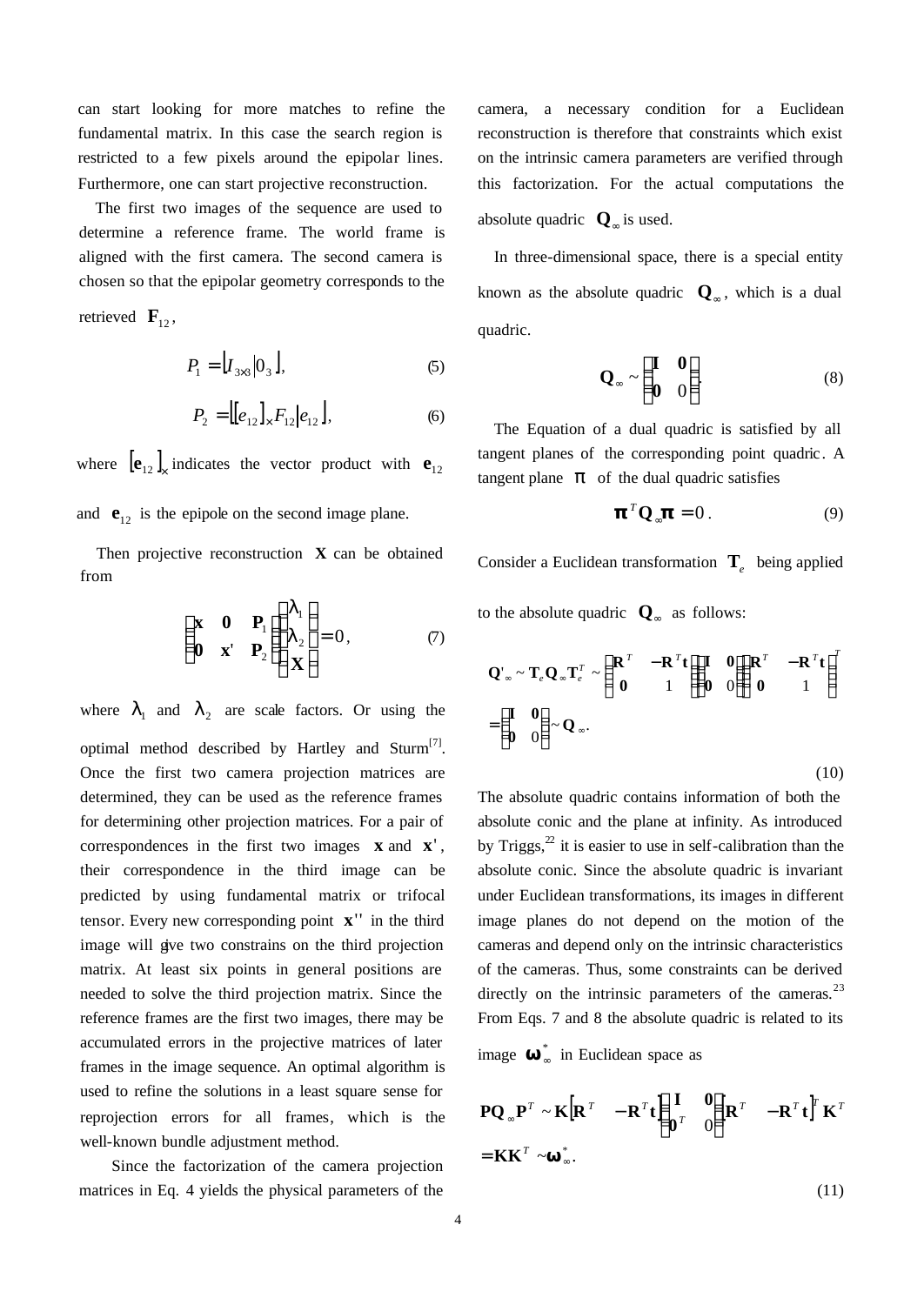In projective space,  $P' \sim PT^{-1}$ , where **T** is a transformation from Euclidean to projective space. Under the transformation **T**, the absolute quadric becomes

$$
\mathbf{Q}'_{\infty} \sim \mathbf{T} \mathbf{Q}_{\infty} \mathbf{T}^T \tag{12}
$$

and

$$
\mathbf{P}'\mathbf{Q}'_{\infty}\mathbf{P}^{T} \sim \mathbf{P}\mathbf{T}^{-1}\cdot\mathbf{T}\mathbf{Q}_{\infty}\mathbf{T}^{T}\cdot\mathbf{T}^{-T}\mathbf{P}^{T}
$$

$$
= \mathbf{P}\mathbf{Q}_{\infty}\mathbf{P}^{T} \sim \mathbf{KK}^{T} \sim \text{``}^{\circ}.
$$

Thus

$$
\mathbf{P}'_i \mathbf{Q}'_{\infty} \mathbf{P}'^T_i \sim \begin{array}{c} * \\ *i \end{array} \sim \mathbf{K}_i \mathbf{K}_i^T \quad i = (1, 2, ..., m). \quad (13)
$$

These are the absolute quadric projection constraints, which are independent of the choice of a projective basis. They can translate constraints on the calibration matrices to constraints on the absolute quadric  $Q'_{\infty}$  in the projective space. What camera self-calibration has to do is to extract the information of the calibration matrixes. This is equivalent to obtain ing the transformed absolute quadric  $Q'_{\infty}$  or the transformation **T**.

Before deriving the scene based constraints, it is required to clarify how the concepts such as orthogonality of planes, orthogonality of lines and parallel lines can be related to the absolute quadric  $Q'_{\infty}$ . Given a finite plane ,  $Q'_{\infty}$  is the point at infinity representing its normal direction. The plane at infinity  $\alpha$  is  $Q'_{\alpha}$ 's null vector.

$$
\mathbf{Q}'_{\infty} \quad \simeq 0. \tag{14}
$$

A point  $X$  at infinity must be in the plane at infinity

$$
_{\infty}^{T}\mathbf{X}=0.
$$

Consider the symmetry of **Q**' , and from Eq.14

$$
\mathbf{L}^T \mathbf{Q}'_{\infty} = 0, \tag{15}
$$

5

it can be seen that the point at infinity **X** must be in the space formed by the columns of  $Q'_{\infty}$ . Thus

$$
Rank(\mathbf{Q}'_{\infty} \quad \mathbf{X}) = Rank(\mathbf{Q}'_{\infty}) = 3. \tag{16}
$$

For a set of parallel lines, they intersect at a point at infinity. Actually one can find several sets of parallel lines for a building. Every point at infinity can give one such constraint.

Consider two orthogonal planes and  $_2$  with their normal directions orthogonal.

$$
_{1} \perp \quad _{2} \Rightarrow \quad _{1}^{T}(\mathbf{Q}'_{\infty}) \quad _{2} = \quad _{1}^{T}\mathbf{Q}'_{\infty} \quad _{2} = 0 \tag{17}
$$

For two orthogonal three dimensional lines, their intersection with the plane at infinity  $\alpha$  are **X**<sub>1</sub>

and  $\mathbf{X}_2$ . These two points can represent the two normal directions of the two orthogonal planes, i.e.,

$$
\mathbf{X}_1^T \mathbf{Q}'_{\infty} \mathbf{X}_2 = 0. \tag{18}
$$

In this way, some prior information of a building can be used as constraints on the absolute quadric. Combining these constraints with the absolute quadric basic constraints, the absolute quadric can be solved first by assuming that the principal point of the camera is fixed at the image center and only the focal length is varied. This simplified camera model will lead to a set of linear Eqs. on the absolute quadric as shown in Ref. 20. The difference is that in Ref. 20 the linear equations of the absolute quadric do not contain scene-based constraints. With the additional scene based constraints for the absolute quadric, an SVD (Singular Value Decomposition) method is used to get the solution of the set of linear equations. This can be used as the initial solution for further non-linear optimization with the actual camera model. In this model, both the focal length and the principal point can be varied. The Levenberg-Marquardt algorithm is used for the non-linear optimization. The estimated absolute quadric

Q'<sub>∞</sub> (in projective space) under the combined constraints will verify not only the rigid motions of cameras between different viewpoints, but also the prior information of the building. From the absolute quadric  $Q'_{\infty}$ , one can compute the transformation **T** 

from Eq. 12. Furthermore the extrinsic parameters  $\mathbf{R}_i$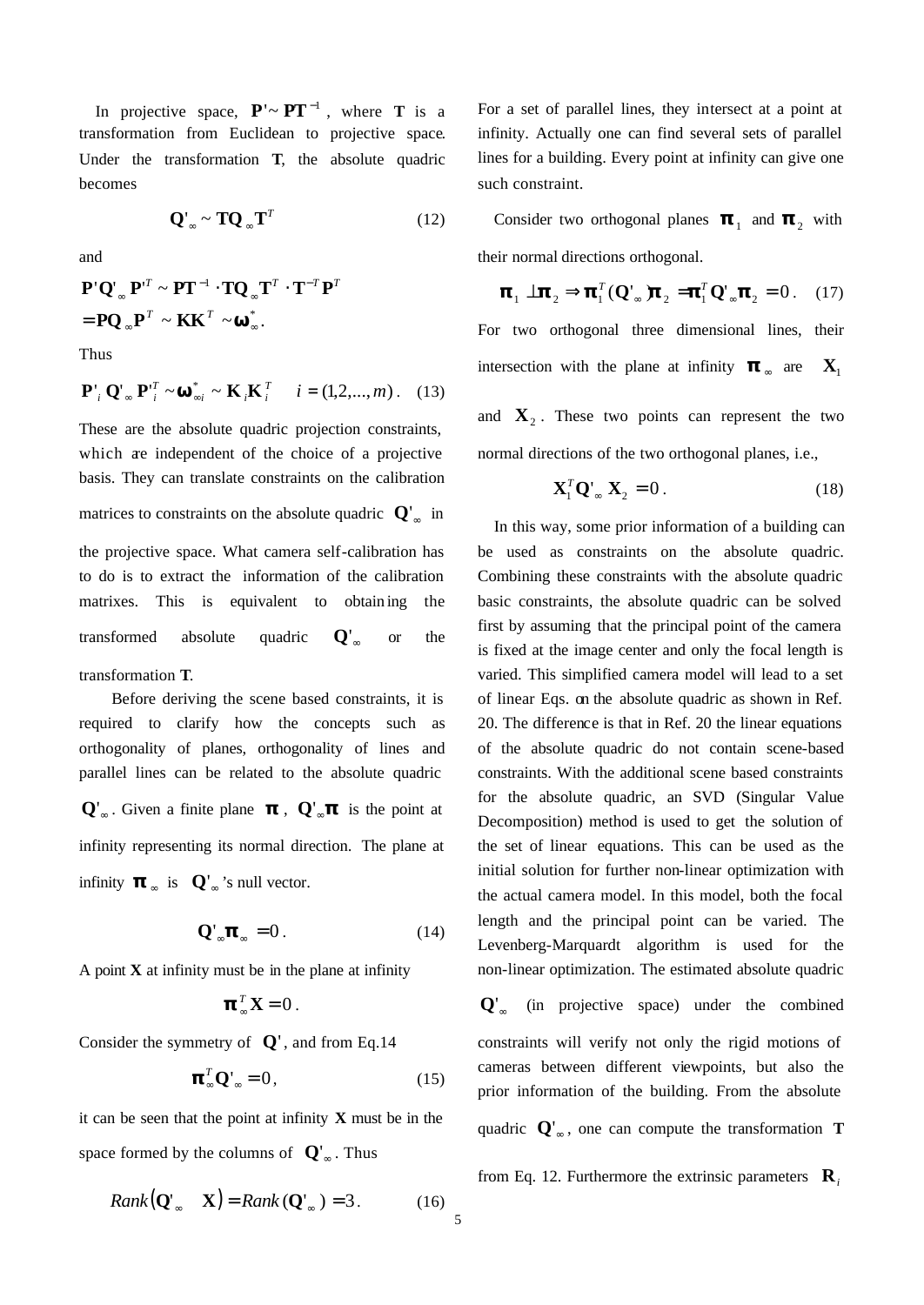and  $\mathbf{t}_i$  can be solved as shown in Eq. 4.

#### **Rectification and Dense Matching**

Since we have computed the calibration between successive pairs, we can exploit the epipolar constraint that restricts the correspondence search to a 1-D search range. It is possible to resample the image pairs to standard geometry with the epipolar lines coinciding with the image scan-line. The correspondence search then reduces to a matching of the image points along each image scan-line.

The key idea of our new rectification method lies in resampling the image with epipolar geometry constraints. The first step consists of determining the common region for both images. Then the rectified image starts from one of the extreme epipolar lines, and it is resampled pixel by pixel. If the epipole is in the image an arbitrary epipolar line can be chosen as the starting point. In these cases, boundary effects can be avoided by adding an overlap of the size of the matching window of the stereo algorithm. If the original image size is  $m \times n$ , an upper bound for the resampling image size is  $2(m+n) \times \sqrt{m^2 + n^2}$ . The

different steps of this method are described in detail in the following paragraphs. The resampled images and a few of epipolar lines are shown side by side in Figure 2.





 **Dense stereo matching.** For dense correspondence matching, a disparity estimator based on the dynamic programming scheme of Cox et al.<sup>25</sup> is employed and it incorporates the other constraints, such as preserving the order of neighboring pixels, bi-directional uniqueness of the match, and detection of occlusions. It operates on rectified image pairs  $(I_L, I_R)$ , where the epipolar lines coincide with image scan-lines. The matched point searches at each pixel in image  $I_L$  for

maximum normalized cross correlation in  $I_R$  by shifting a small measurement window along the corresponding scan line. The selected search step size (usually 1 pixel) determines the search resolution. Matching ambiguities are resolved by exploiting the ordering constraint in the dynamic programming approach. Figure 3 shows the dense matching depth map (where light means nearness and dark means far).



**Figure 3.** Dense matching depth map.

#### **3D metric reconstruction**

Once the cameras projection matrices have been fully determined and dense matching accomplished, the Euclidean 3D model can be reconstructed through Delaunay triangulation and optimal method $^{[7]}$ .

Having completed the point and line structure, we now describe how to convert the sparse 3D features into a form suitable for graphical rendering.

To produce the Delauney triangulated structure for the polyhedral examples in this system, the planes are textured by selecting (automatically) the image from the sequence which is most fronto-parallel to that plane, and the texture mapping is made from the appropriate polygonal image region. As the texture mapping from the image to the plane is via an affine transformation, it is necessary to first warp the image to remove any projective distortion.

Several projective images of Bell Tower are shown in Fig 4. Fig 5 and 6 show the original images of Chinese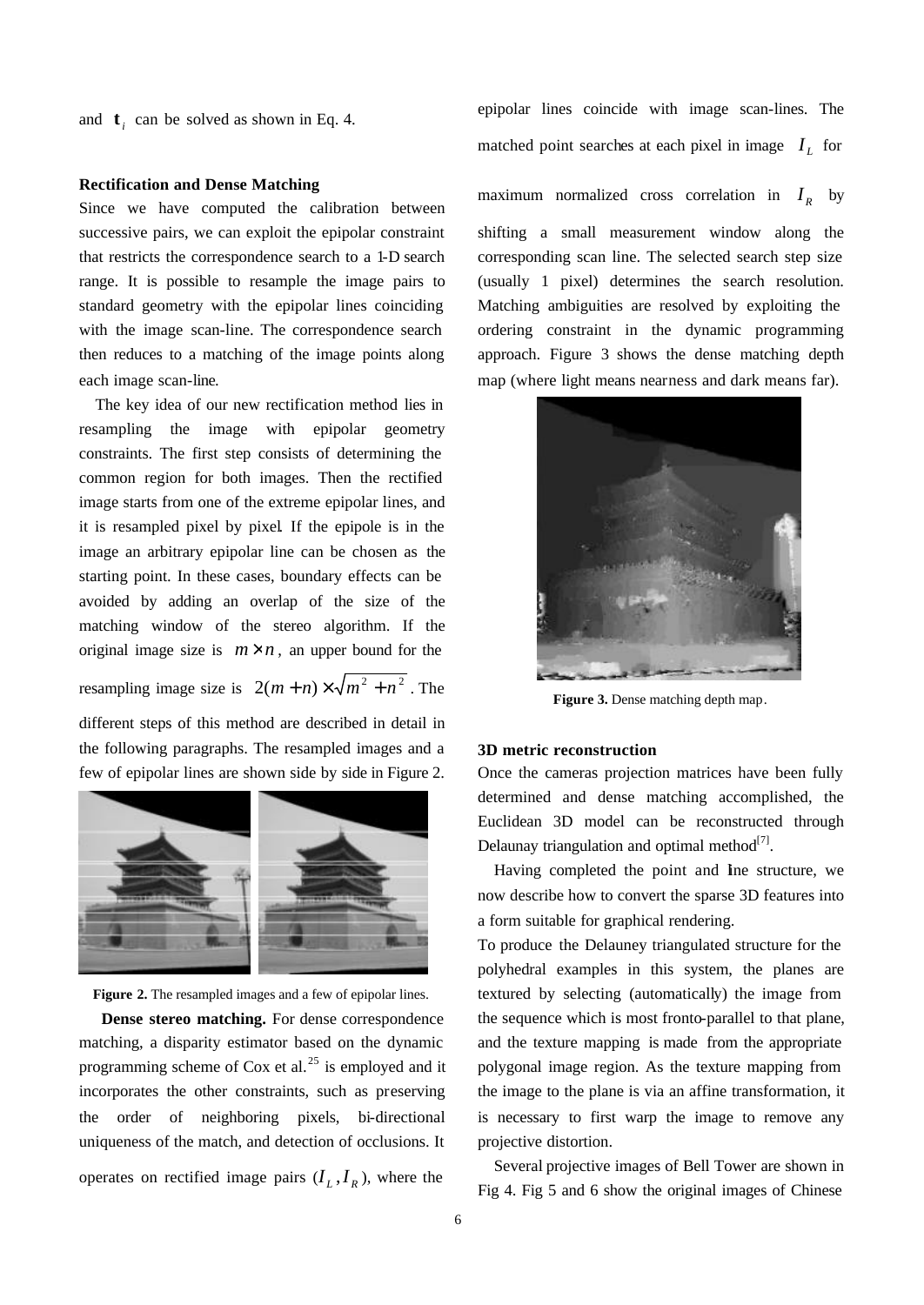University of Hong Kong (CUHK) and the reconstructed results. Fig 7 and 8 show the images of Louvre palace and its reconstructed results. Figure 9 shows the measure results of Xi'an Bell Tower. Average absolute errors are 0.0745m, Average relative errors are 0.3962%.



**Figure** 4. Several projective images of Bell Tower



**Figure 5.** The images of library of CUHK.



**Figure 6.** 3D surface model obtained from an uncalibrated image sequence of CUHK. (The left is Delaunnay Triangular surface patches and the right the texture.)



**Figure 7** The images of Louvre palace



**Figure 8**. The images and reconstruction of Louvre palace



**Figure 9.** Metrology results of Bell Tower

## **Conclusion**

We have described in this paper a virtual reality modeling system based on computer vision. The system can use at least four images of the scene to be modeled and proceeds to estimate automatically the perspective projection matrices corresponding to all the images by matching image features. The resulting matrices do not in general allow the recovery of a metric model of the scene since no metric information has been used so far. In order to obtain a good result, the system must do the following two things: 1) self-calibration to estimate the intrinsic parameters of each camera, and camera projection matrices. This information allows the system to specialize its representation of the environment from projective to Euclidean. We transform the characteristics of buildings such as orthogonal planes, orthogonal lines and parallel lines into several constraints. These additional scene based constraints are used to improve the estimation of the absolute quadric. As a result, the reconstructed scene is a better Euclidean reconstructed model and is more photo-realistic. 2) Image rectification, which results in a dramatic increase of the computational efficiency and accuracy of the dense matching.

#### **References**

- 1. M. Pollefeys, R. Koch, M. Vergauwen and L. Vn Gool, Metric 3D surface reconstruction from uncalibrated image sequences, in *Proc. SMILE Workshop (Post-ECCV'98),*  **LNCS1506**, Springer-Verlag, 1998, pp. 138-153.
- 2. O. Faugeras, *Three-Dimensional Computer Vision: A Geometric Viewpoint,* Cambridge, Massachusetts, London, England: The MIT Press, 1993.